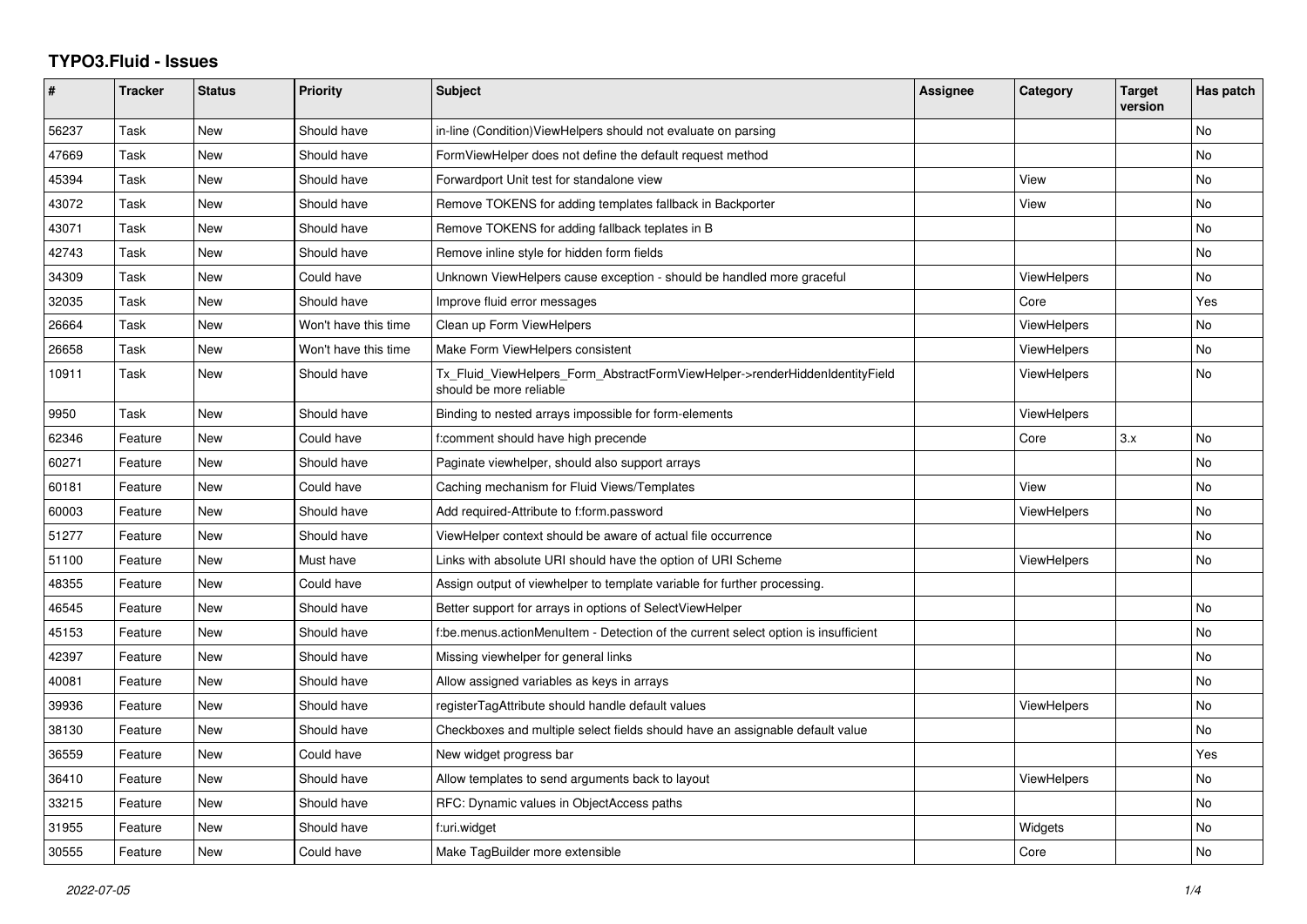| #     | <b>Tracker</b> | <b>Status</b> | <b>Priority</b> | <b>Subject</b>                                                                                              | <b>Assignee</b> | Category           | <b>Target</b><br>version | Has patch |
|-------|----------------|---------------|-----------------|-------------------------------------------------------------------------------------------------------------|-----------------|--------------------|--------------------------|-----------|
| 10472 | Feature        | New           | Could have      | Fluid Standalone distribution                                                                               |                 | Core               |                          | <b>No</b> |
| 9514  | Feature        | New           | Should have     | Support explicit Array Arguments for ViewHelpers                                                            |                 |                    |                          |           |
| 7608  | Feature        | New           | Could have      | Configurable shorthand/object accessor delimiters                                                           |                 | Core               |                          | Yes       |
| 4704  | Feature        | New           | Should have     | Improve parsing exception messages                                                                          |                 | Core               |                          |           |
| 1907  | Feature        | New           | Could have      | Default values for view helpers based on context                                                            |                 | Core               |                          |           |
| 60856 | Bug            | New           | Must have       | Target attribute not supported by the form viewhelper                                                       |                 | <b>ViewHelpers</b> |                          | Yes       |
| 58983 | <b>Bug</b>     | <b>New</b>    | Should have     | format.date does not respect linebreaks and throws exception                                                |                 |                    |                          | <b>No</b> |
| 58921 | Bug            | New           | Should have     | f:form.* VHs crash if NOT inside f:form but followed by f:form                                              |                 |                    |                          | No        |
| 57885 | Bug            | New           | Must have       | Inputs are cleared from a second form if the first form produced a vallidation error                        |                 |                    |                          | <b>No</b> |
| 54284 | Bug            | New           | Should have     | Default Option for Switch/Case VH                                                                           |                 | ViewHelpers        |                          | No        |
| 52591 | <b>Bug</b>     | New           | Should have     | The Pagination Widget broken for joined objects                                                             |                 |                    |                          | <b>No</b> |
| 52419 | <b>Bug</b>     | New           | Should have     | Wrong PHPDocs notation for default value inline f:translate viewhelper                                      |                 |                    | 2.0                      | <b>No</b> |
| 49600 | Bug            | New           | Should have     | f:form tag shown as a HTML on frontend                                                                      |                 | ViewHelpers        |                          | <b>No</b> |
| 49038 | <b>Bug</b>     | New           | Must have       | form select does not select the first item if prependOptionValue is used                                    |                 |                    |                          | No        |
| 45384 | Bug            | New           | Must have       | Persisted entity object in widget-configuration cannot be deserialized (after reload)                       |                 | Widgets            | 2.0.1                    | No        |
| 40064 | Bug            | New           | Must have       | Multiselect is not getting persisted                                                                        |                 | <b>ViewHelpers</b> |                          | <b>No</b> |
| 39990 | Bug            | New           | Should have     | Same form twice in one template: hidden fields for empty values are only rendered<br>once                   |                 | Core               |                          | No        |
| 38369 | <b>Bug</b>     | New           | Must have       | Resource ViewHelpers should not fall back to request package                                                |                 | View               |                          | No        |
| 37619 | Bug            | New           | Should have     | Fatal Error when using variable in name attribute of Section ViewHelper                                     |                 | <b>ViewHelpers</b> |                          | No        |
| 36655 | <b>Bug</b>     | New           | Should have     | <b>Pagination Links</b>                                                                                     |                 | Widgets            |                          | No        |
| 30937 | Bug            | New           | Should have     | CropViewHelper stringToTruncate can't be supplied so it can't be easily extended                            |                 | <b>ViewHelpers</b> |                          | Yes       |
| 28554 | Bug            | New           | Should have     | (v4) implement feature flag to disable caching                                                              |                 |                    |                          | <b>No</b> |
| 28553 | Bug            | New           | Should have     | improve XHProf test setup                                                                                   |                 |                    |                          | No        |
| 28552 | <b>Bug</b>     | New           | Should have     | (v5) write ViewHelper test for compiled run; adjust functional test to do two passes<br>(uncached & cached) |                 |                    |                          | No        |
| 28550 | Bug            | New           | Should have     | (v4) make widgets cacheable, i.e. not implement childnodeaccess interface                                   |                 |                    |                          | <b>No</b> |
| 28549 | <b>Bug</b>     | New           | Should have     | make widgets cacheable, i.e. not implement childnodeaccess interface                                        |                 |                    |                          | <b>No</b> |
| 27607 | <b>Bug</b>     | New           | Must have       | Make Fluid comparisons work when first element is STRING, second is NULL.                                   |                 | Core               |                          | No        |
| 13045 | Bug            | New           | Should have     | Entity decode of strings are different between if-conditions and output of variable                         |                 |                    |                          |           |
| 8648  | Bug            | New           | Should have     | format.crop ViewHelper should support all features of the crop stdWrap function                             |                 | ViewHelpers        |                          | No        |
| 3481  | Bug            | New           | Should have     | Use ViewHelperVariableContainer in PostParseFacet                                                           |                 | Core               |                          | No        |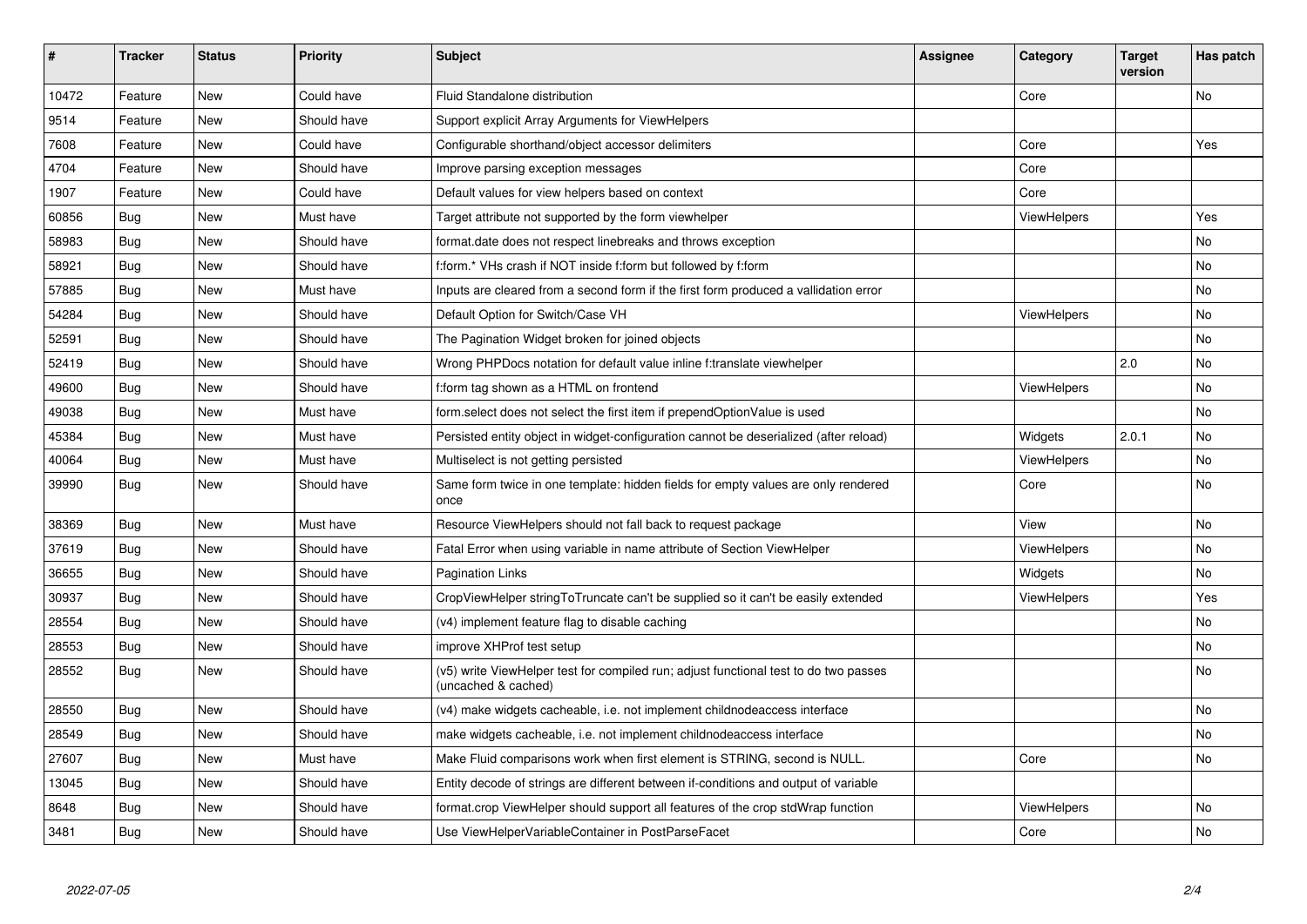| #     | <b>Tracker</b> | <b>Status</b>            | <b>Priority</b> | <b>Subject</b>                                                                                       | Assignee                    | Category           | <b>Target</b><br>version | Has patch |
|-------|----------------|--------------------------|-----------------|------------------------------------------------------------------------------------------------------|-----------------------------|--------------------|--------------------------|-----------|
| 46091 | Task           | <b>Needs</b><br>Feedback | Should have     | Show source file name and position on exceptions during parsing                                      |                             |                    |                          | <b>No</b> |
| 45345 | Feature        | Needs<br>Feedback        | Should have     | Easy to use comments for fluid that won't show in output                                             |                             |                    |                          |           |
| 8989  | Feature        | Needs<br>Feedback        | Could have      | Search path for fluid template files                                                                 |                             | View               |                          | No        |
| 3291  | Feature        | Needs<br>Feedback        | Should have     | Cacheable viewhelpers                                                                                |                             |                    |                          | <b>No</b> |
| 46289 | Bug            | <b>Needs</b><br>Feedback | Should have     | Enable Escaping Interceptor in XML request format                                                    |                             | View               | 2.0.1                    | <b>No</b> |
| 5636  | Task           | <b>Under Review</b>      | Must have       | Form RadioViewHelper and CheckBoxViewHelper miss check for existing object<br>before it is accessed. |                             |                    |                          | No        |
| 49756 | Feature        | <b>Under Review</b>      | Should have     | Select values by array key in checkbox viewhelper                                                    |                             |                    |                          | <b>No</b> |
| 46257 | Feature        | <b>Under Review</b>      | Should have     | Add escape sequence support for Fluid                                                                |                             | Core               |                          | No        |
| 65424 | Bug            | <b>Under Review</b>      | Should have     | SelectViewHelper must respect option(Value Label)Field for arrays                                    |                             | ViewHelpers        |                          | No        |
| 52536 | Bug            | <b>Under Review</b>      | Should have     | Errorclass not set if no property-attribute set                                                      |                             |                    |                          |           |
| 50888 | Bug            | <b>Under Review</b>      | Should have     | WSOD by changing name of section and if Fluid caches are generated                                   |                             |                    |                          | No        |
| 47006 | Bug            | <b>Under Review</b>      | Should have     | widget identifier are not unique                                                                     |                             |                    |                          | <b>No</b> |
| 44234 | <b>Bug</b>     | <b>Under Review</b>      | Should have     | selectViewHelper's sorting does not respect locale collation                                         |                             | ViewHelpers        | 2.1                      | No        |
| 34682 | Bug            | <b>Under Review</b>      | Should have     | Radio Button missing checked on validation error                                                     |                             | <b>ViewHelpers</b> |                          | <b>No</b> |
| 54195 | Task           | New                      | Should have     | Rename and move FormViewHelper's errorClass value, currently 'f3-form-error'                         | Adrian Föder                | <b>ViewHelpers</b> |                          | No        |
| 51239 | Bug            | <b>Under Review</b>      | Must have       | AbstractViewHelper use incorrect method signature for "\$this->systemLogger->log()"                  | Adrian Föder                | Core               |                          | Yes       |
| 58862 | <b>Bug</b>     | Needs<br>Feedback        | Should have     | FormViewHelper doesn't accept NULL as value for \$arguments                                          | Bastian<br>Waidelich        | <b>ViewHelpers</b> |                          | Yes       |
| 59057 | Bug            | Under Review             | Must have       | Hidden empty value fields shoud be disabled when related field is disabled                           | Bastian<br>Waidelich        | <b>ViewHelpers</b> |                          | <b>No</b> |
| 53806 | Bug            | <b>Under Review</b>      | Should have     | Paginate widget maximumNumberOfLinks rendering wrong number of links                                 | <b>Bastian</b><br>Waidelich | Widgets            |                          | <b>No</b> |
| 3725  | Feature        | <b>New</b>               | Could have      | <b>CSS Engine</b>                                                                                    | Christian Müller            | ViewHelpers        |                          | <b>No</b> |
| 33628 | Bug            | <b>Needs</b><br>Feedback | Must have       | Multicheckboxes (multiselect) for Collections don't work                                             | Christian Müller            | <b>ViewHelpers</b> |                          | <b>No</b> |
| 55008 | Bug            | <b>Under Review</b>      | Should have     | Interceptors should be used in Partials                                                              | Christian Müller            |                    |                          | <b>No</b> |
| 37095 | Feature        | New                      | Should have     | It should be possible to set a different template on a Fluid TemplateView inside an<br>action        | Christopher<br>Hlubek       |                    |                          | No        |
| 8491  | Task           | <b>Needs</b><br>Feedback | Should have     | link.action and uri.action differ in absolute argument                                               | Karsten<br>Dambekalns       | ViewHelpers        |                          | <b>No</b> |